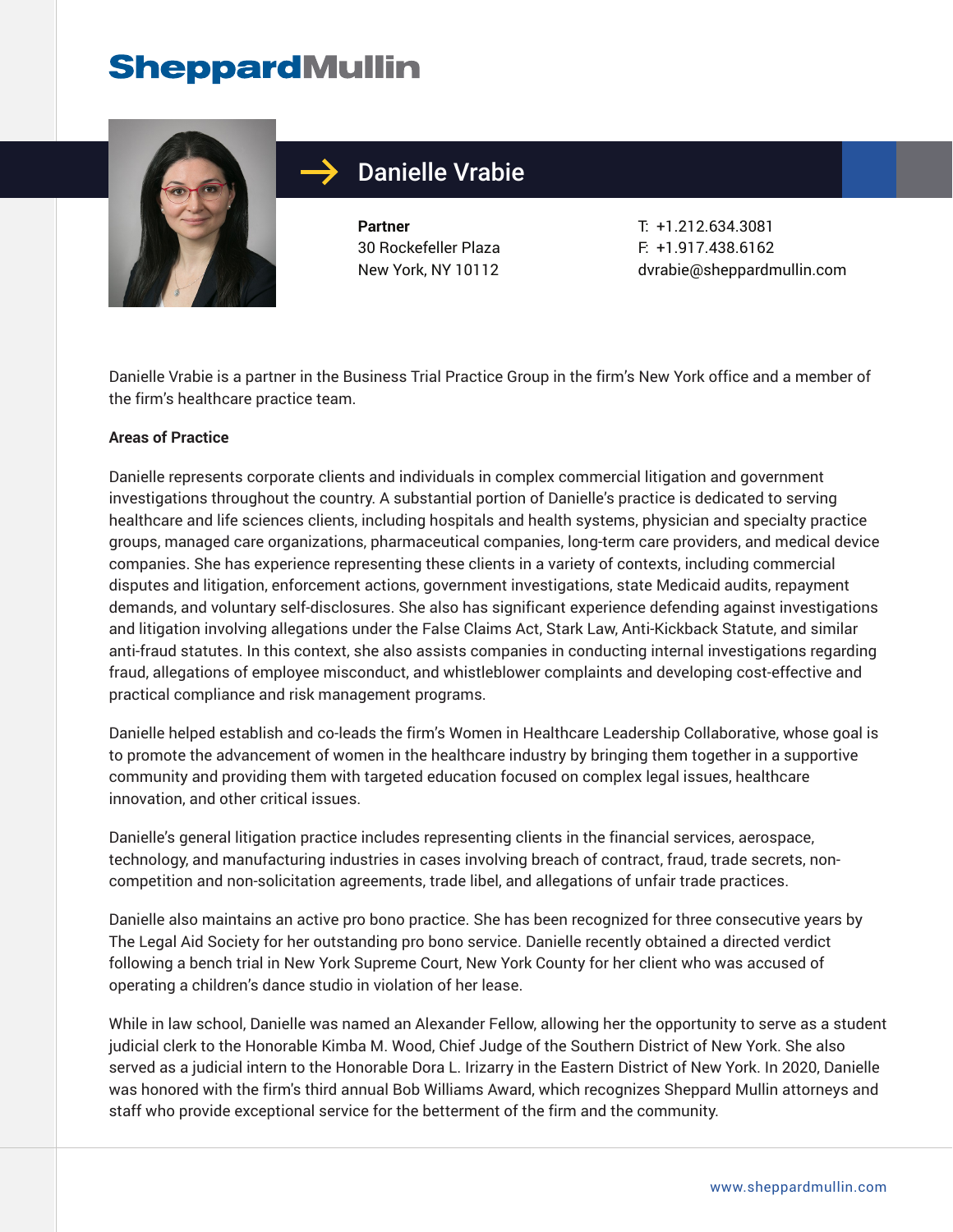## **SheppardMullin**

## **Honors**

*Pro Bono Publico Award, Legal Aid Society*, 2013-2015

## **Experience**

#### **False Claims Act**

- Representation of home health provider in False Claims Act suit related to allegations of non-compliance with CMS regulations.
- Representation of medical equipment supplier in *qui tam* suit filed by former employee alleging violations of CMS guidelines governing DME suppliers purportedly resulting in submission of false claims.
- Representation of medical director physicians accused of upcoding and providing medically unnecessary services.
- Representation of leading aerospace manufacturing company in False Claims Act suit relating to parts certification for airplanes flown by the Department of Defense; district court dismissed all claims prediscovery and decision was affirmed on appeal.

#### **Internal Investigations & Government Investigations**

- Representation of multiple physician practices in connection with DOJ investigation into clinical laboratory arrangements.
- Representation of pharmaceutical company in DOJ investigation concerning allegations of kickbacks to physicians.

#### **Complex Commercial Litigation**

- Representation of medical device company in connection with breach of contract claim against private equity firm regarding exercise of certain stock rights.
- Representation of global healthcare company in Federal suit and arbitration proceedings in which former employees sought change-in-control benefits exceeding \$15 million.
- Representation of leading aerospace manufacturing company in trade secrets misappropriation suit against former employee who secretly agreed to join direct competitor.

## **Articles**

- Making The Granston Memo Work For FCA Defendants *Law360*, 03.04.2019
- Co-author of the "Health Care Fraud and Abuse 2016 Update" chapter in *Health Law Handbook*, Twenty-Ninth Edition (2017), WestGroup, a Thomson Company.
- Co-author of the "Excuses Doctrine" chapter in *Commercial Contracts: Strategies for Drafting and Negotiating*, Second Edition (2015), Wolters Kluwer.

#### **Coronavirus Oversight and Enforcement Posts**

■ "Big Data: The Next Frontier In Cares Act Fraud Detection," September 15, 2020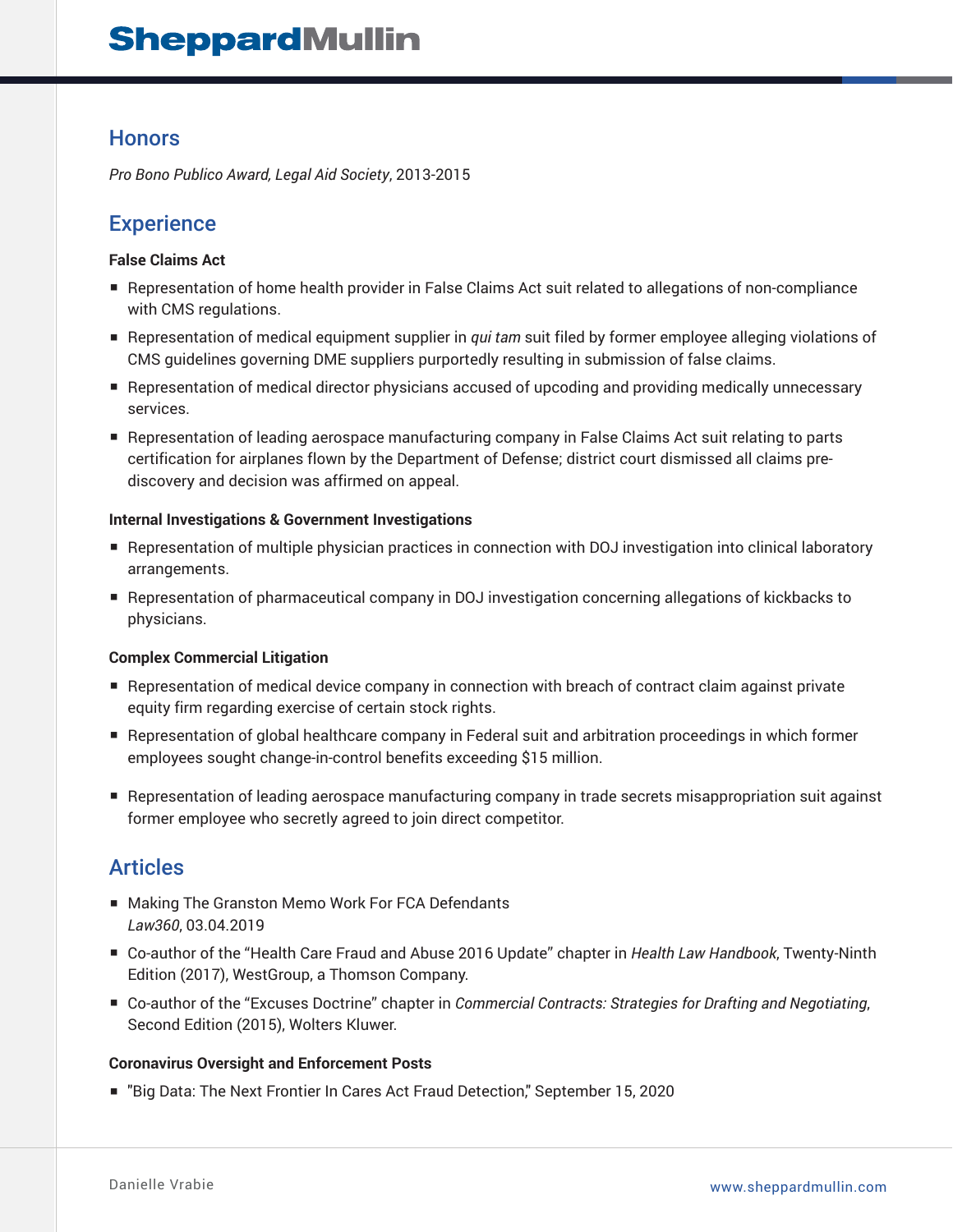#### **Government Contracts, Investigations & International Trade Blog Posts**

■ "Kickbacks Aren't Illegal Just for Federal Health Care Programs in Recently Enacted SUPPORT Act: New Compliance Concerns for Physician-Owned Laboratories," November 6, 2018

#### **Healthcare Law Blog Posts**

- "Sutter Health Settles Medicare Fraud Case For \$90 Million: The Largest Settlement For Medicare Advantage Fraud," September 13, 2021
- "Compliance Risk Alert: Opioid Warning Letters issued by the U.S. Department of Justice Target Prescribers," February 6, 2019

#### **Finance & Bankruptcy Law Blog Posts**

■ "Precautionary and Prudency Measures for Boards Addressing COVID-19 Business Uncertainties," April 10, 2020

## Speaking Engagements

Speaker, "Impact of Chart Reviews and HRAs on MA Payments: The OIG's Findings and the Landscape Ahead," *American Health Law Association,* April 14, 2022

Speaker, "Fraud and Abuse & Managed Care: Key Issues and 2021 Updates," *American Health Law Association,* November 4, 2021

Moderator, "Ethically Handling FCA Investigations, Litigation, and Whistleblowers," *False Claims Act and Qui Tam Trial Institute 2019*, June 19, 2019

### **Events**

WHLC Dobbs Series Part 1 Where are we now? Join us for a primer on state law post-Dobbs and recent developments. Webinar, 07.12.2022

The Sweeping Landscape of Potential Liability For Risk Adjustment Activities: Providers and Vendors Beware, It's Not Just a 'Health Plan Issue' Anymore 10.14.2021

Strategies for Navigating Stress: A Series for Healthcare Leaders via Zoom, 05.20.2021, 06.17.2021, 07.09.2021

WHLC and NAWL Present: Stark, AKS & Value-Based Care under the Biden Administration 02.25.2021

Women in Healthcare Leadership Collaborative (WHLC) Presents: A View from the Capitol 2020 Healthcare Policy, Legal and Regulatory Predictions Sheppard Mullin, New York and Sheppard Mullin, San Francisco, 01.23.2020